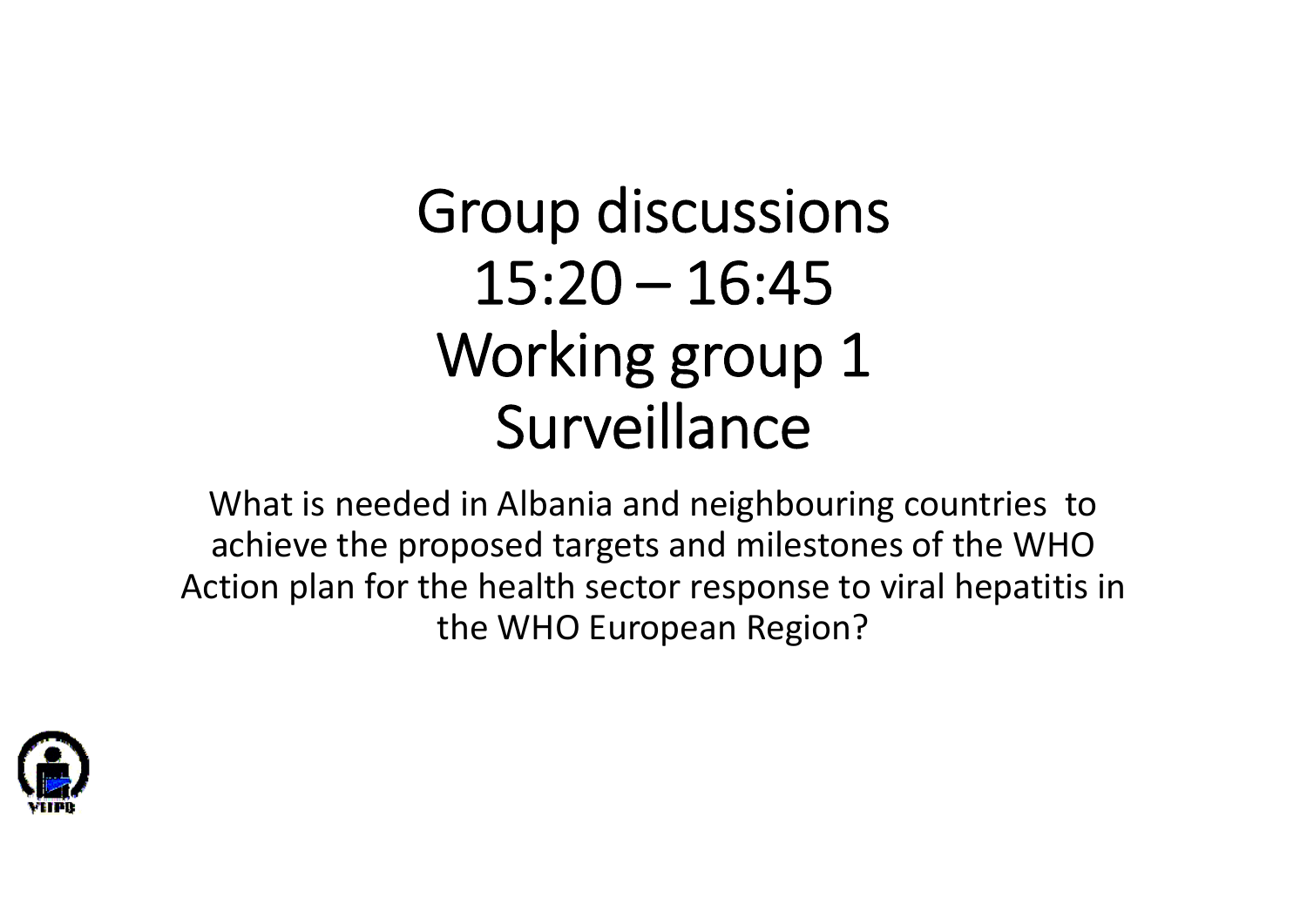# Working group 1

| <b>2018 MILESTONES</b>                                                                                                                                                                 | <b>2020 TARGETS</b>                                                                                                                                                                                                                                                                                                                                                                          |
|----------------------------------------------------------------------------------------------------------------------------------------------------------------------------------------|----------------------------------------------------------------------------------------------------------------------------------------------------------------------------------------------------------------------------------------------------------------------------------------------------------------------------------------------------------------------------------------------|
| <b>SURVEILLANCE AND DATA</b>                                                                                                                                                           |                                                                                                                                                                                                                                                                                                                                                                                              |
| Harmonized surveillance objectives and case<br>definitions aligned with current WHO<br>technical considerations and adopted<br>National disease burden estimate and<br>investment case | Member States to have a national hepatitis<br>infection surveillance programme (strategic<br>information framework) that can detect<br>outbreaks in a timely manner, assess trends in<br>incidence, inform disease burden estimates<br>and effectively track "in real time" the viral<br>hepatitis diagnosis, treatment and care<br>cascade, including in specific vulnerable<br>populations |

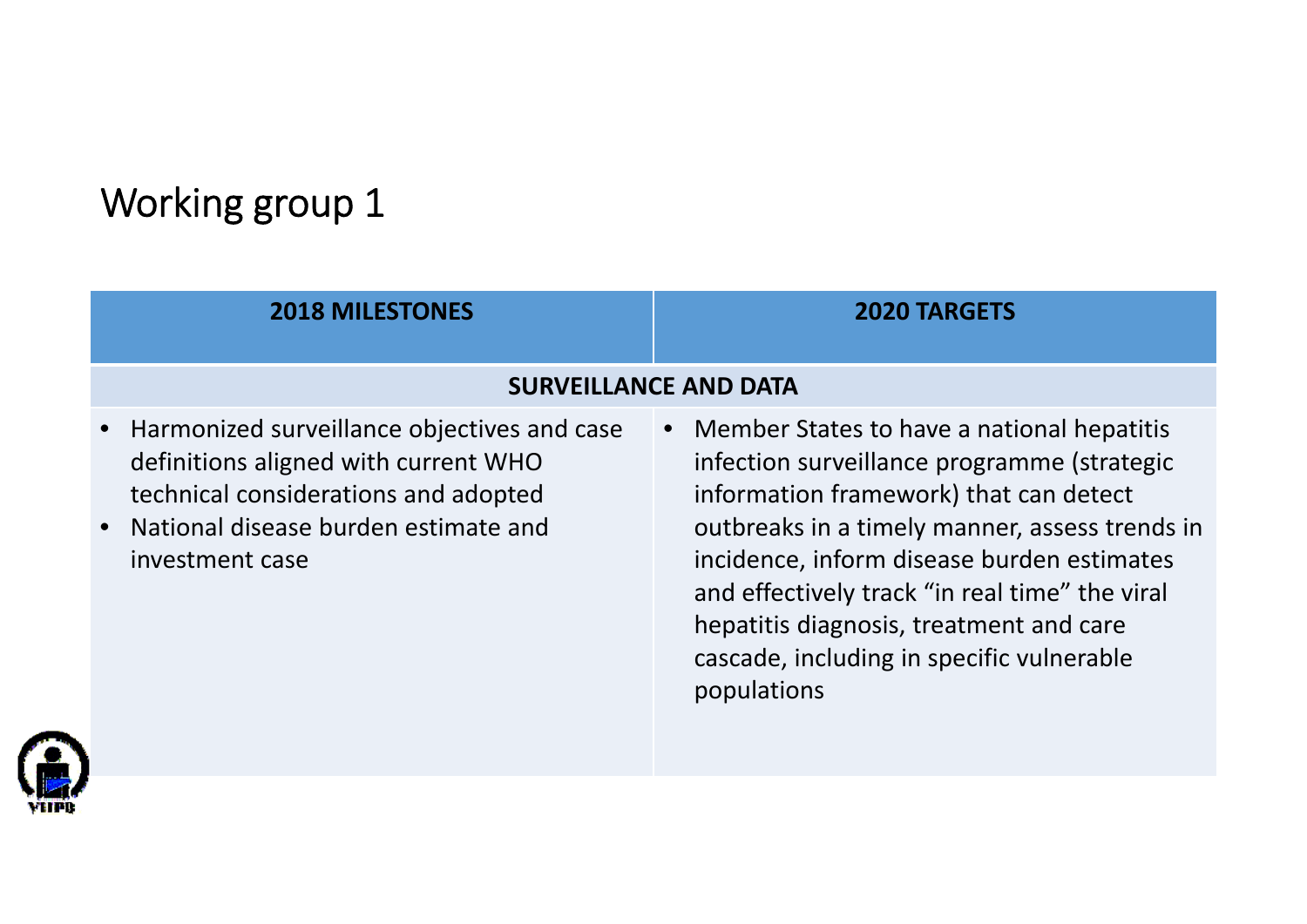## SURVEILLANCE AND DATA

#### • Identified problems:

- Two surveillance systems exist: disease surveillance system and syndrome surveillance system. Both are paperwork based;
- Reporting forms are outdated;
- Case definitions are in place, but
	- ‐ many clinicians don't follow the definitions;
	- ‐ Not all case definitions are aligned with WHO recommendations;
- Availability of required laboratory tests (anti‐HAV IgM, anti‐HBc IgM) are limited;
- Acute and chronic cases of HepB and HepC are not correctly discriminated in part due to the lack of laboratory tests;
- Water quality monitoring doesn't include testing for viral pathogens;
- Data on seroprevalence of anti‐HAV in different age groups are insufficient;
- Data on seroprevalence of HBsAg and anti‐HCV are insufficient for recent years;
- There is no chronic hepatitis B and C patient registry at the national level;
- Data on rates of HCC and cirrhosis morbidity and mortality related to chronic hepatitis B and C are insufficient;
- There is no documented viral hepatitis surveillance program.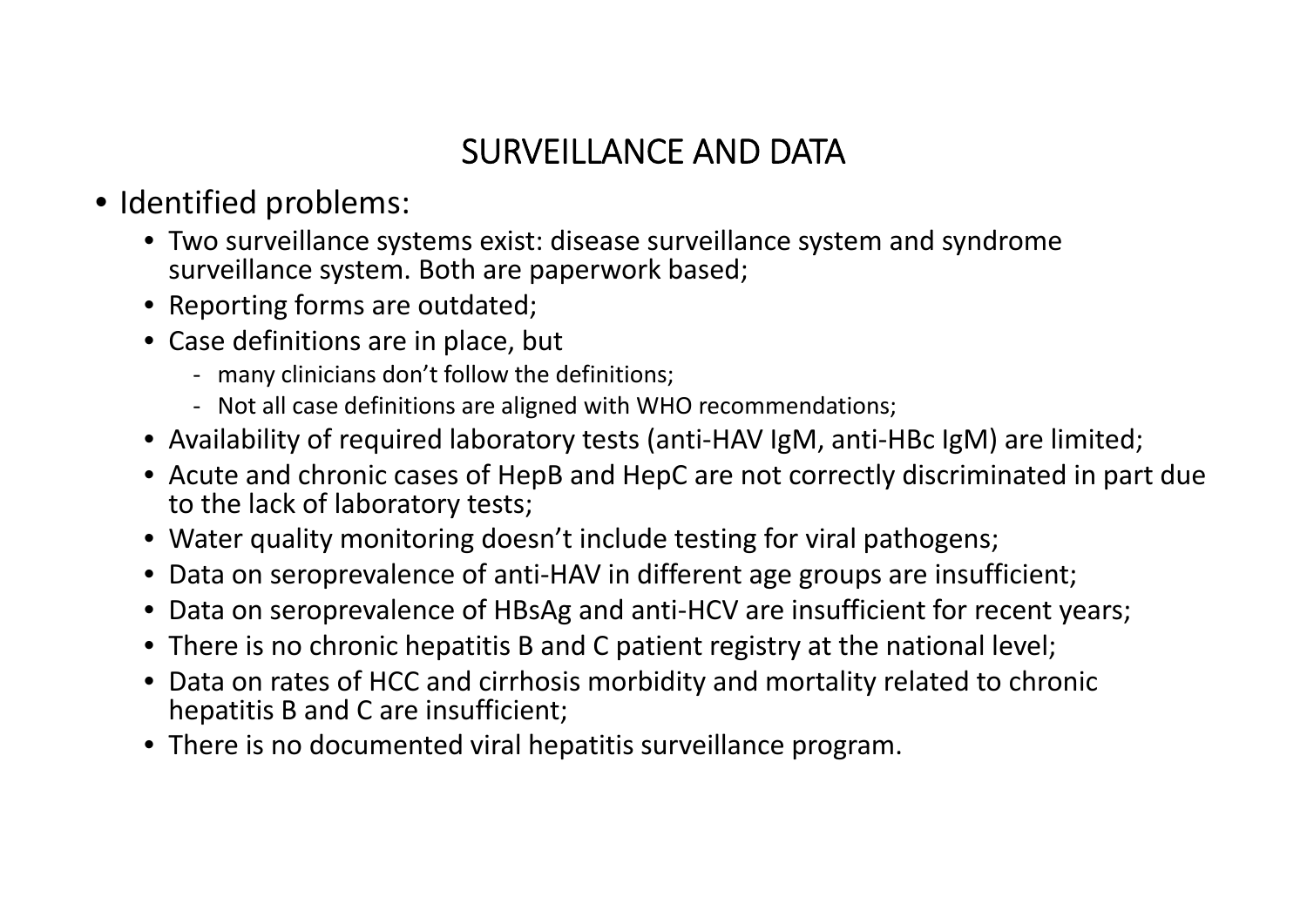### SURVEILLANCE AND DATA

- What is needed:
	- Implementation of electronic‐based surveillance systems;
	- Revision of reporting forms;
	- Case definitions need to be aligned with current WHO recommendations;
	- Training materials for clinicians on infectious disease surveillance need to be developed;
	- Laboratory capacity need to be strengthened (to ensure the availability of anti‐HAV IgM, anti‐ HBc IgM and other tests required for surveillance);
	- Special attention should be paid on acute and chronic cases of HepB and HepC discrimination;
	- Testing for viral pathogens should be included in water quality monitoring;
	- Anti-HAV seroprevalance survey in different age groups (especially among children) needs to be done;
	- HBsAg and anti‐HCV seroprevalence survey in general population and risk groups needs to be done;
	- Registry of chronic hepatitis B and C patients should be implemented at the national level;
	- Collect and analyze data on HCC and cirrhosis morbidity and mortality from available sources (vital registration system, centers of excellence, cancer registry etc.); estimate HepB and HepC attributable fraction of HCC and cirrhosis;
	- Systematic viral hepatitis surveillance program as <sup>a</sup> part of national viral hepatitis strategy needs to be developed and implemented .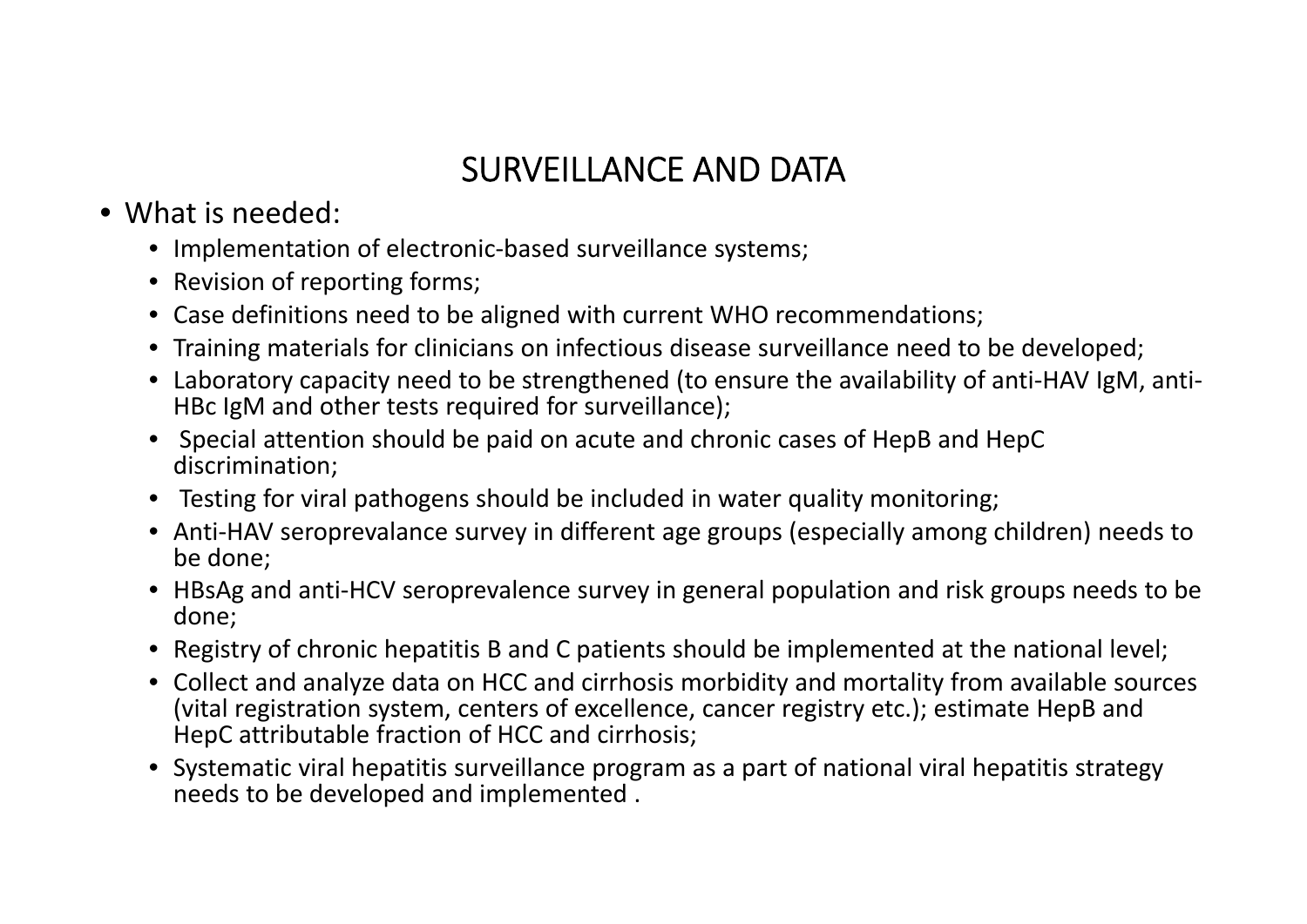# Working group 1

| <b>2018 MILESTONES</b>                                    | <b>2020 TARGETS</b>                                                                                                            |
|-----------------------------------------------------------|--------------------------------------------------------------------------------------------------------------------------------|
| <b>AWARENESS</b>                                          |                                                                                                                                |
| World Hepatitis Day marked in all Member<br><b>States</b> | National viral hepatitis communication and<br>$\bullet$<br>awareness strategy adopted in a majority of<br><b>Member States</b> |